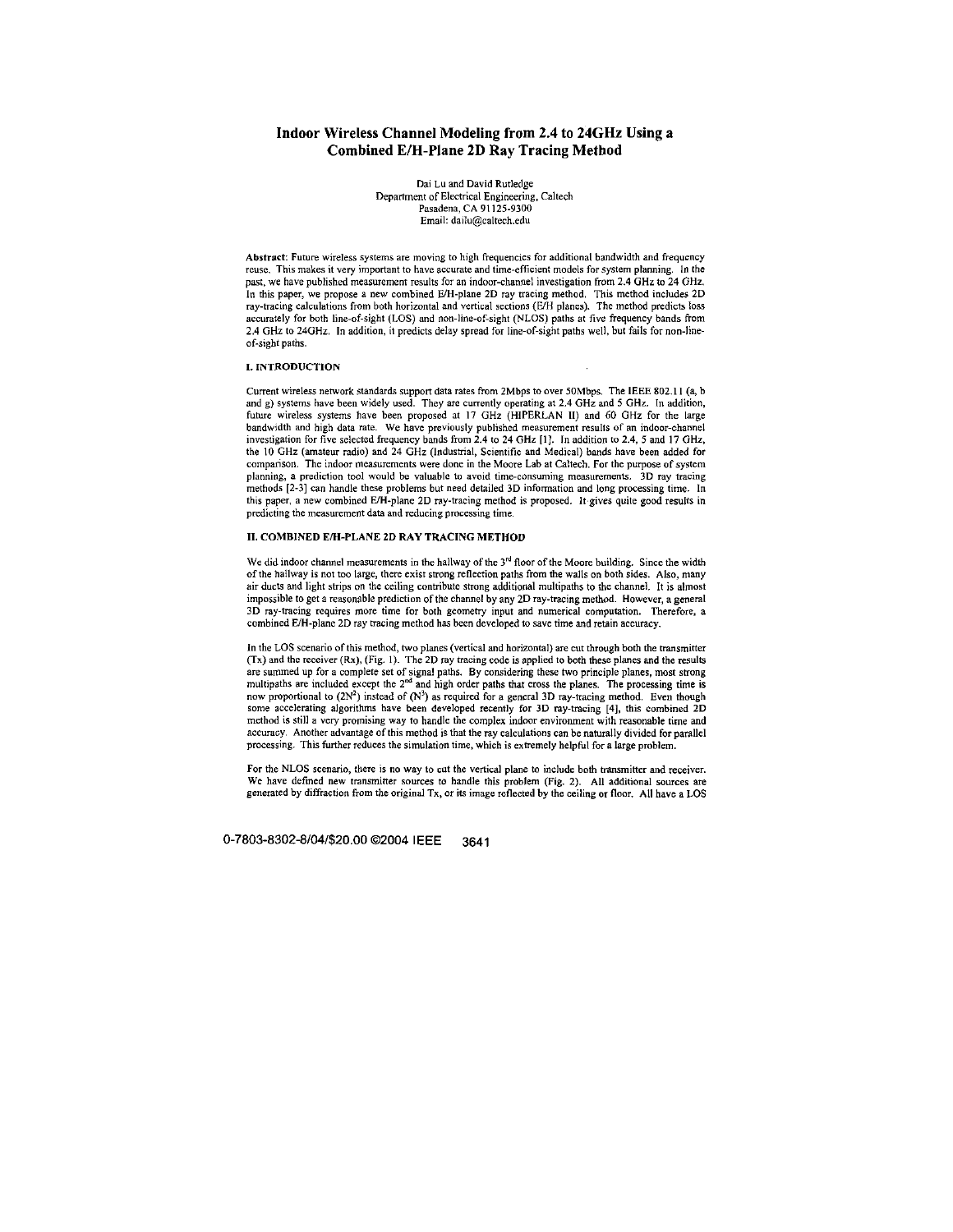path **to** the **Rx. After** finding the value^ of these **sources** from diffraction formulas, **we can** apply the normal 2D ray-tracing method **as** hefore and **sum** them with the horizontal ray-tracing results. This **procedure** is quite similar to the LOS **case.** The only difference here is that each **new murce** requires the consideration of an additional vertical plane. This **calculation** is **also** included **as** an option in the numerical ray-tracing code. The NLOS case has a computation time proportional to  $m^2$ , where m is an integer  $(m > n)$ 2), depending on how many diffraction sources are taken into account. Environment geometry determines the **number** of diffraction sources **necessary.** 

The formula for the link performance calculation is given in (1-1), where R<sub>i</sub> is the product of the reflection,<br>transmission and diffraction coefficients associated with the i<sup>th</sup> path, L<sub>i</sub> is the total length of the i<sup>t</sup>  $G^{Tx}$  and  $G^{Rx}$  are antenna pattern functions for the transmitter and receiver. Pattern measurements were made in an anechoic chamber. The Hann window and IFFT are applied to find the time domain profile **to**  calculate the **RMS** delay spread.

$$
S_{21}(f) = \sum_{E/H \_quad \text{Plane}} \sum_{i=1}^{M_{E/H} \_ \text{Power}} R_i \cdot \left(\frac{\lambda}{4\pi L_i}\right) \cdot e^{-j \cdot kl_i} \cdot G_{E/H}^{\text{Tx}}\left(\theta_{E/H \_ \text{Plane}}\right) \cdot G_{E/H}^{\text{Rx}}\left(\theta_{E/H \_ \text{Plane}}\right) \tag{1-1}
$$

**A** graphical **user** interface **program** har been developed using **MATLAB.** It takes the positions of the transminer and **receiver** and the **2D EIH** cutting **plane geometry files as** input parameten for ray-tracing calculations. Different code is used for the LOS and **NLOS scenarios as** described before.



Fig. 1 Combined **2D** ray tracing for LOS.

Fig. 2 Modified **ZD** ray tracing for NLOS.

### **111.** EXPERIMENTAL **SETUP**

We have made two indoor channel measurements: path loss and RMS delay spread. For the path loss **measurement,** an **An"tsu 68197 signal generator** provided the signal for the transmitter and **an HP 8561 specmm** analyzer measured **the** signal at the receiver. **An HP8722 vector** network analyzer **was** used for delay spread **measurements. HP8149B** and Linon **TWT** amplifiers **were** used **to** improve the signal-tonoise ratio. **A** pair of **AEL** broadband hom **antennas** that **cover** all bands of interest with a gain of **8-10** dB were used. We wrote LABVIEW programs to extract measurement data from those instruments and also **control** the movement of the receiver *cart* using the GPIB. This gave **us** the ability **to** take **data** for **a** signal plot **over a long** distance.

**3642**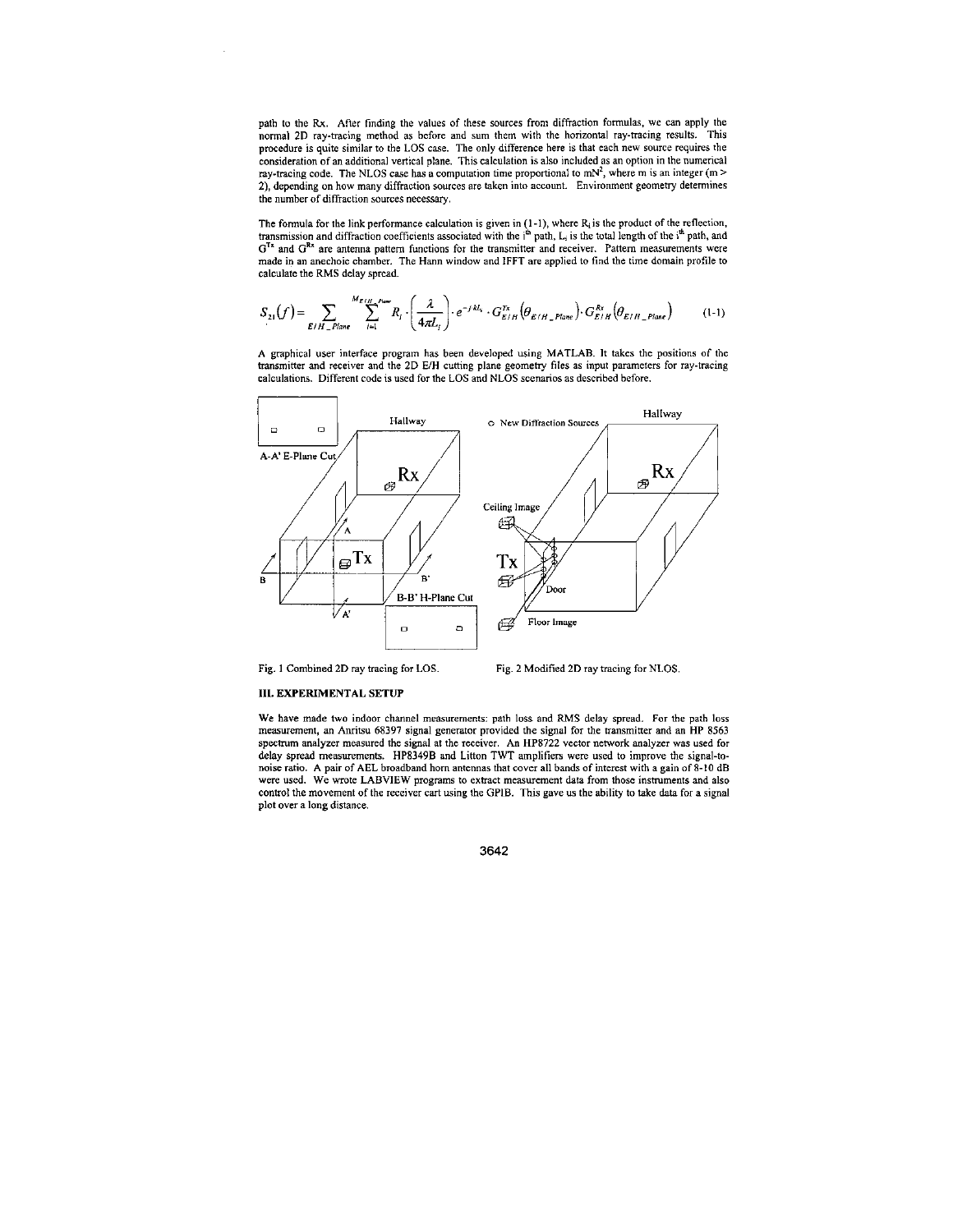Measurements **were** made to extract electrical parameten for indoor construction materials. A goad material model is very important for accurate ray-tracing. In the past, people have published results on the **electtical** properties of materials at microwave frequencies *[5], [6].* For this **work, we** made free-space TRL **measuremenrs** to find **the microwave pmpetries** of three conrmction materials (plaiterboard, glass and wood) at **five** selected frequency bands. The measurement data **is shown** in Fig. **3.** They are comparable to the results that have been published before.



Fig. 3 Comparison of three different materials: glass, wood and plasterboard.

### *W.* **SIMULATION VS MEASUREMENT**

Simulafions **were** performed and measurements made for the 3" floor of **Moore** building (Fig. **4).** In the LOS scenario, the transminer **is** located in the center of the hallway, and in the NLOS **scenario,** the transminer **is** located in one of the side rooms. The receiver **is** moved along the hallway conuolled by the computer **on** the cart, while path **loss** and power delay profile data **were** measured. The **cas** is moving quite slowly to avoid frequency shifts. The cart can also be controlled in step mode to take measurements while stopped.

Fig. 5 shows the path loss at 24GHz for both LOS and NLOS. As can be seen from the figure, the algorithm gives **a** good prediction of path **1055** in both LOS and NLOS environment. The simulation does not have **ai** many fluctuations **as** the **measurement** due to the limited number of paths considered. **The** path loss results are similarly good for the other four frequency bands, not shown here.



Fig. 4 3<sup>rd</sup> floor of Caltech's Moore building (Department of Electrical Engineering)

**3643**